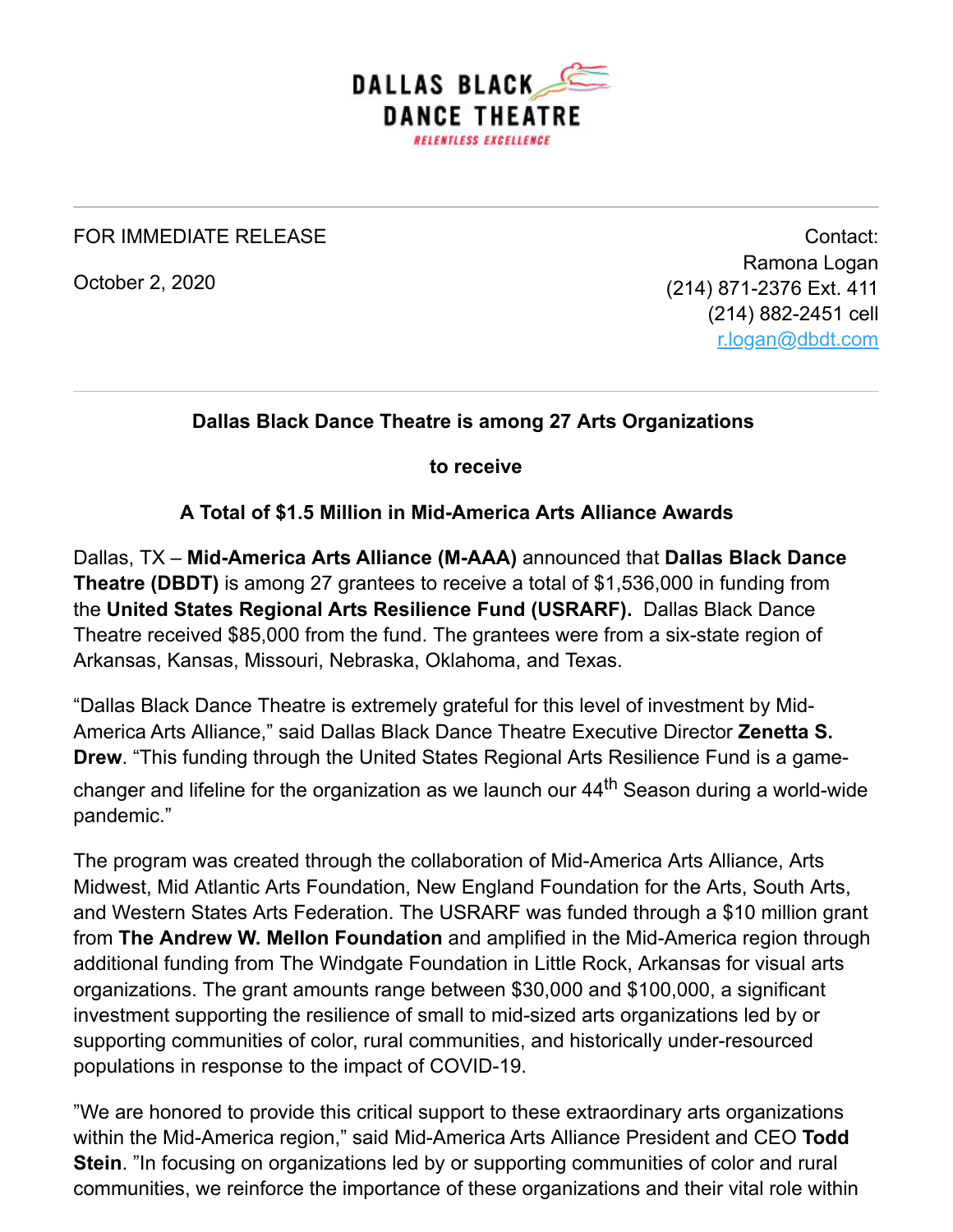our arts ecosystems. The arts have the power to unite, uplift, and propel our region forward, and it is a crucial need to fund these organizations that are often overlooked and historically under-resourced."

The grants support expenses associated with general operations, immediate response activities, future scenario planning, support for new media needs, help with the costs of collaborations, and expenses associated with assisting organizations to reimagine their work and increase their resilience.

# **2020-2021 | DBDT Season Sponsors**

Legacy Sponsor: Simmons Sisters Fund of The Dallas Foundation

Season Sponsors: Office of Arts and Culture – City of Dallas, Texas Instruments, NBC 5, *The Downtown Business News, Texas Metro News, The Dallas Morning News*, NorthPark Center, TACA*,* American Airlines, The Shubert Foundation Inc., DART, and *The Dallas Weekly.*

# **2020 – 2021 | DBDT Season Supporters**

Texas Commission on the Arts, National Endowment for the Arts, Lexus, *Elite News, FYI-50+, The Dallas Examiner, The Dallas Post Tribune,* OverseeMyIT, *Trendy Africa,* and *Arts+Culture*.

## **2020-2021 | DBDT COVID Resilience Sponsors**

Anonymous, LKS Foundation, Mid-America Arts Alliance United States Regional Arts Resilience Fund, National Endowment for the Arts CARES Act, Dallas Black Dance Theatre Board of Directors, Henry C. Beck, Jr. Donor Advised Fund at Texas Women's Foundation, Kate Wilson Davis Fund at Texas Women's Foundation, The Eugene McDermott Foundation, PNC, Wells Fargo, Anonymous, Communities Foundation of Texas/North Texas Giving Day, Chase, Deedie Rose, TACA Emergency Arts Relief Fund, Sally Pian & Ira Silverman, Lucy and Henry Billingsley Fund at Texas Women's Foundation, Ford Reynolds Fund of the Southwest Community Foundation, UPS Foundation, Keron Wright.

*ABOUT DALLAS BLACK DANCE THEATRE: Dallas Black Dance Theatre (DBDT) is an internationally recognized professional dance company that engages the crosscultural community through contemporary modern dance presented from the African-American experience. The National Endowment for the Arts designated the 44-year-old company as an American Masterpiece Touring Artist in 2008. The company also received the Texas Medal of Arts Award for Arts Education in 2017. As Dallas' oldest and largest professional dance company, DBDT ranks as the 10th largest minority arts organization in America and the fourth largest black dance company in the nation.* 

*Ann Williams founded Dallas Black Dance Theatre in 1976. Melissa M. Young took over the helm as Artistic Director in 2018 after starting with the company as a dancer in*